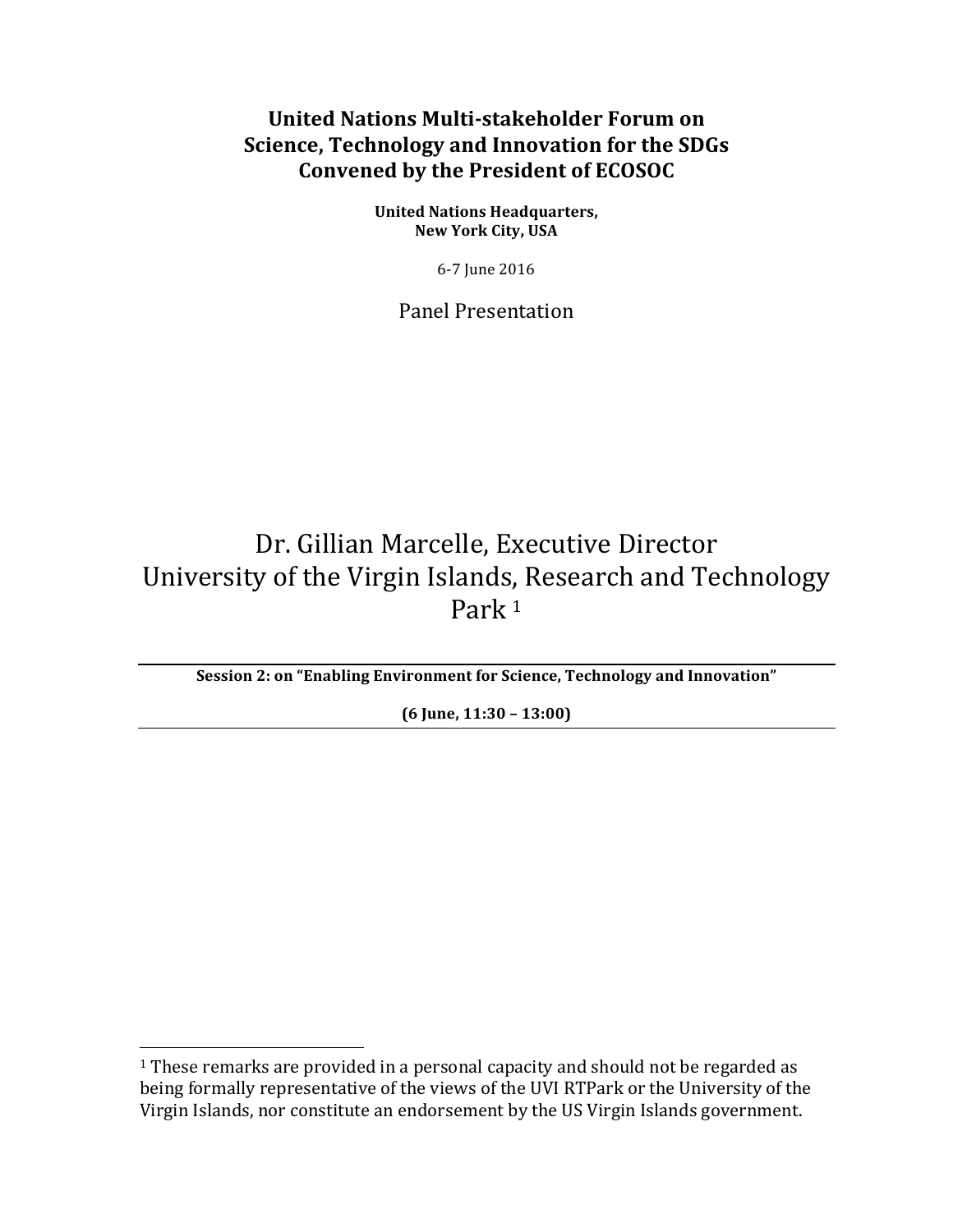Good morning ladies and gentlemen. Thank you you for the opportunity to contribute to the inaugural multi-stakeholder Forum on science technology and innovation (STI) for the sustainable development goals (SDGs.) I wish to thank the President of ECOSOC, H.E. Oh Joon, the Co-Chairs of the Forum H.E. Ambassador Macharia Kamau and Dr. Vaughan Turekian and the organizers of the Technology Facilitation Mechanism for this invitation. 

My remarks today will be organized around three main themes, which are as follows: Key Ideas; Pillars of Change and Recommended Actions. While I may not be able to cover these areas in detail in my brief opening statement, am prepared to expand on these ideas in the interactive session, as well as, in the written brief that accompanies the statement. The brief will be available from the organizers and online at CrossingWorlds blog. (http://crossingworlds.blogspot.com)

There is no doubt in my mind that we have reached an important inflection point in thinking about and doing science, technology and innovation so that STI delivers benefits for humanity. The launch of the sustainable development goals (SDGs) was also a watershed moment for

2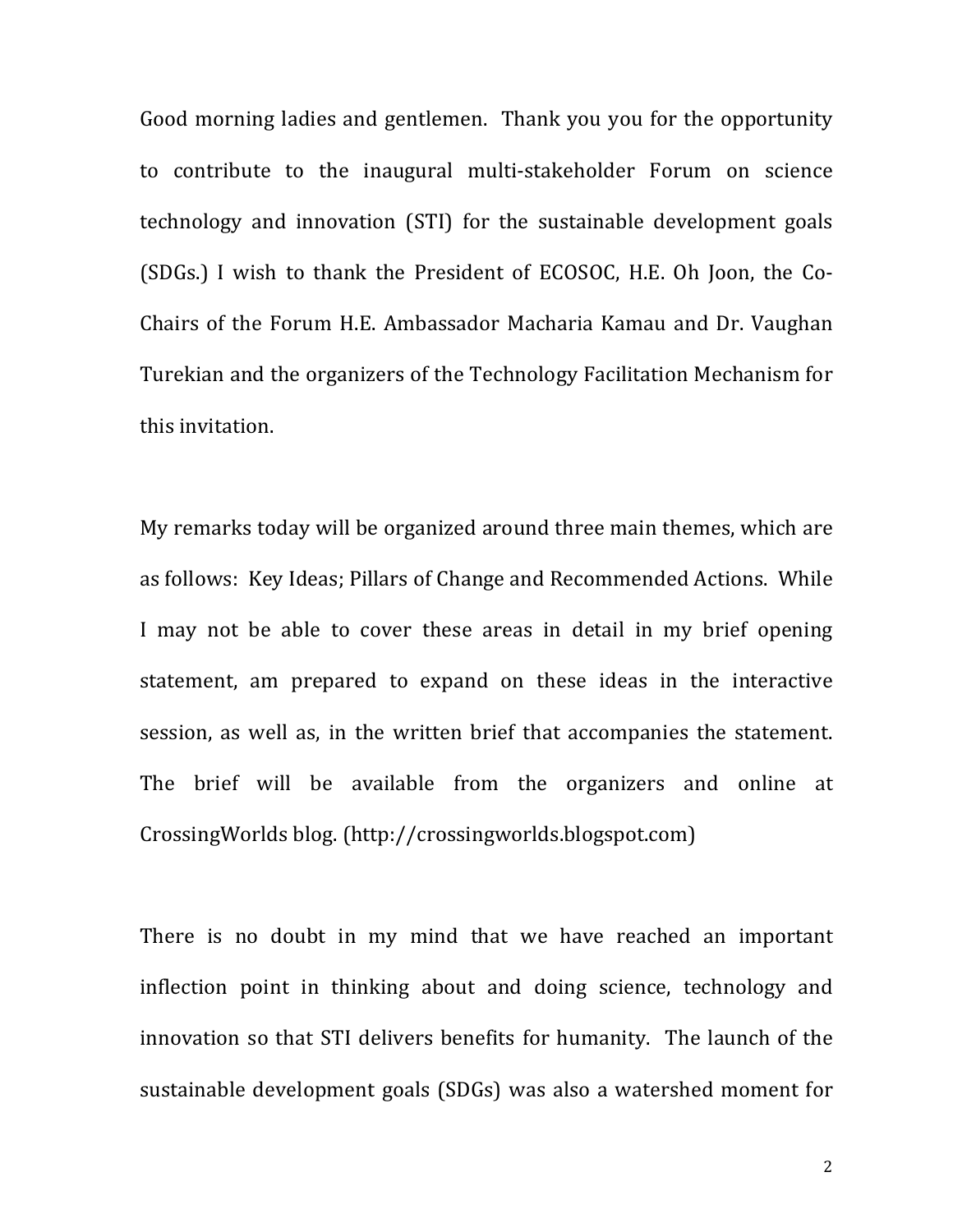the international community, as the formulation of that agenda placed sustainability at the centre of the development defining the global challenge as the need to ensure and promote peace, prosperity, and wellbeing while preserving the planet. The promulgation of that agenda recognized the scourge of a growing wealth gap and rising income inequality. The international community has also acknowledged the challenges inherent in decoupling growth and employment and the labour-saving characteristics of technological change. For the last fifty years, when the international community has faced serious challenges, there has been set of guiding propositions and key assumptions about how we should frame responses and act on these. Arriving at this point in the  $21^{st}$  century, having set the SDGs as the goals for 2030, what is clear is that the old ways no longer serve us well. Therefore, this Forum comes at a time when we need to disrupt the status quo in terms of thinking about and doing STI for development.

If we are to avoid making the mistakes of the past and produce a virtuous cycle of change, *how* we go about this is as important as *what* we do. First and foremost we need to draw on the resources, creativity and insights of all groups, not only those occupying positions of privilege. This will not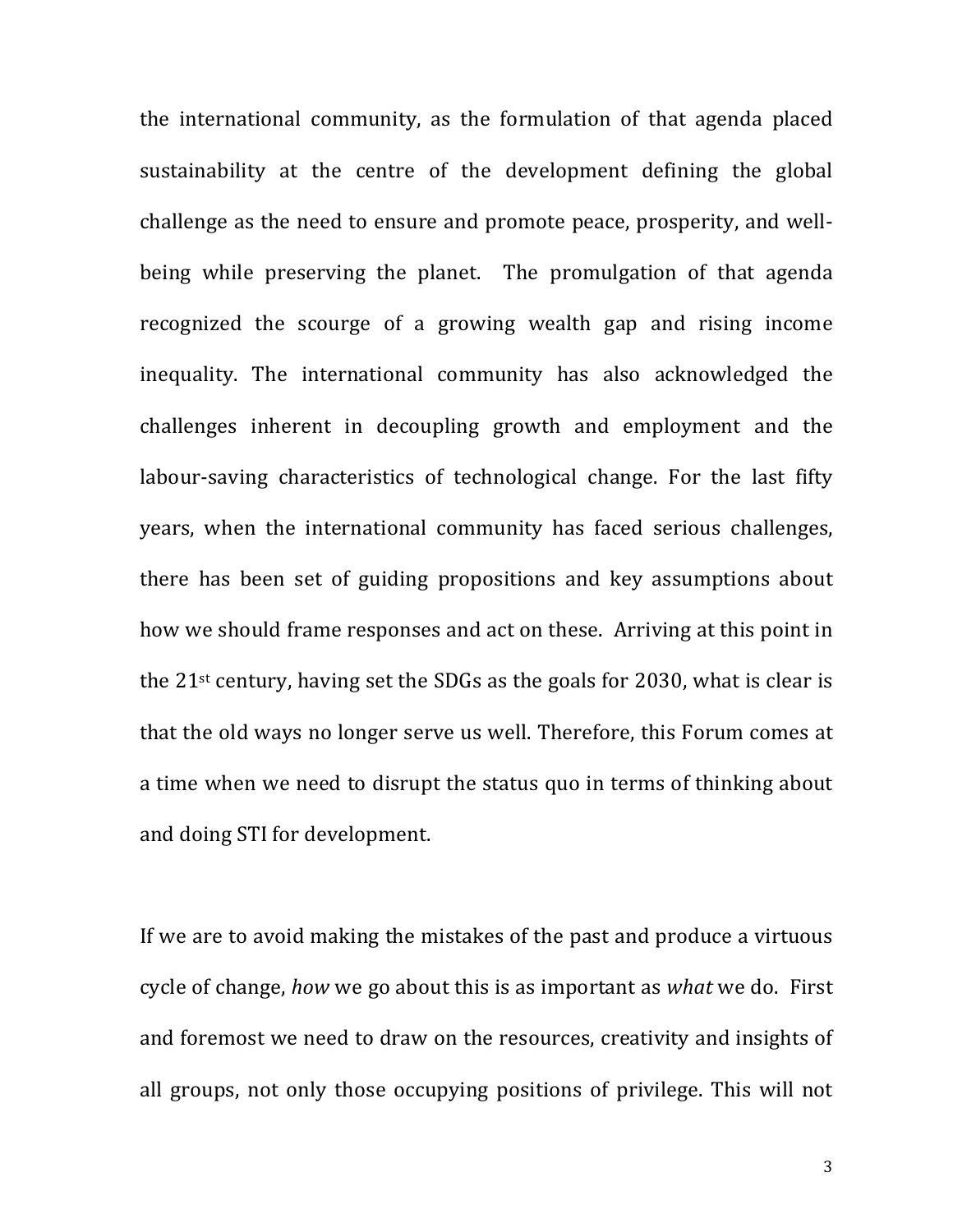only greatly enhance the moral authority with which we tackle global problems but is likely to increase the likelihood of successfully delivering meaningful and substantial benefits.

### **I. Key Ideas**

In the area of ideas, it will be necessary to:

1. **Expand concepts of the** *triple helix* to include the financial sector. Increased access to and variety in sources of finance, particularly risk finance are vital ingredients. In STI circles, a great deal of attention has been paid to understanding the linkages and relationships between universities, industry and government, but insufficient effort and focus has been placed on relationships with providers of financial capital. In the developing world, these folks are often not in the room or even part of the conversation.

When introducing considerations of the financial system in this agenda, it is also important to be mindful of recent changes such as de-risking of the financial system and its deleterious effects on regions of the world, such as the island-states of the Caribbean region.

2. **Reconceptualize innovation** as a set of processes aimed at producing private and social value in which bidirectional exchange of knowledge is key. The secret sauce of innovative nations, regions, cities, and even individual organizations has been shown to be the creation of an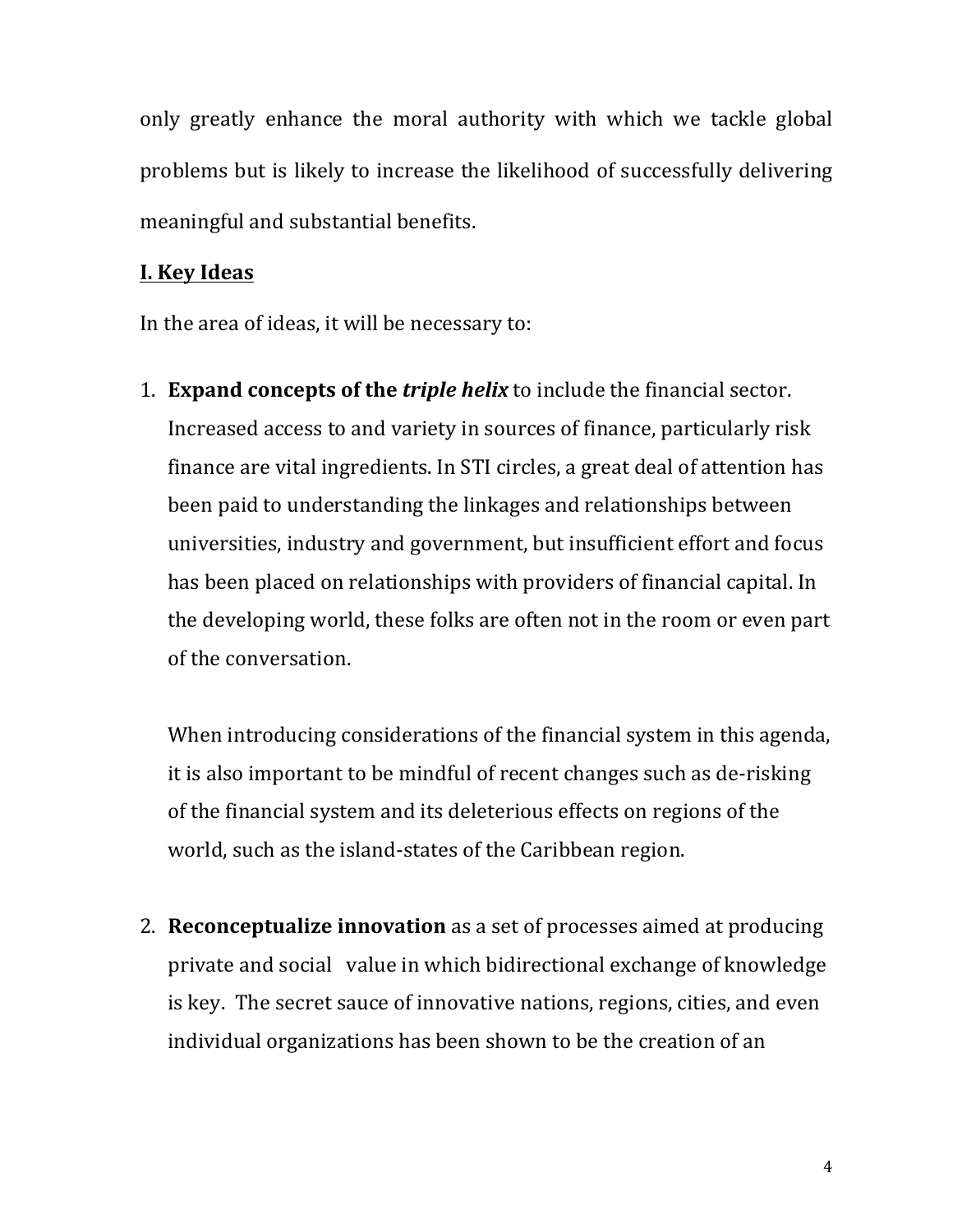enabling environment that allows actors to generate and circulate ideas and knowledge and combine these in ways that produce value.

The Technology Facilitation Mechanism can play an important role in setting out a critical research program to deepen understanding of how these processes work in the developing world. We cannot simply continue to rely on out-dated formulaic prescriptions about the ratio of R&D to GDP and hope for the best. A much more theoretically bold, granular, context specific agenda for STI and development is required.

## 3. **Embrace technology acquisition and knowledge exchange**

I would argue that to move forward an important conceptual shift involves abandoning and tossing into the garbage heap of history the notion and term "technology transfer".

I say this in the strongest terms because if the developing world is to be an active agent of change participating fully in the technological and knowledge age, all actors must be considered *apriori* as sources of knowledge that produce value.

The term *technology transfer* and the processes associated with it, is loaded and implies a source of the knowledge in the global North and passive recipients in the developing world.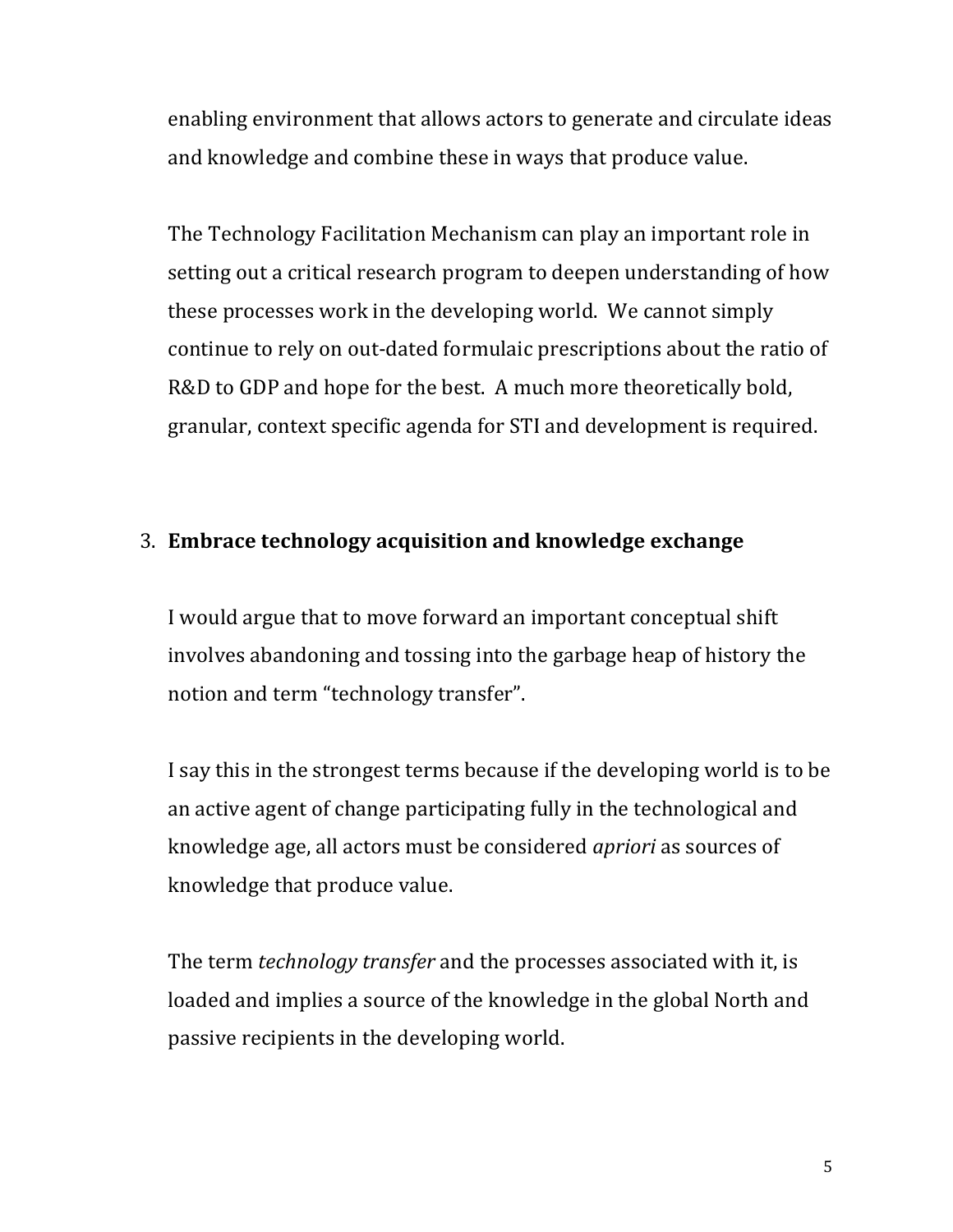Global warming and the other deleterious effects associated with climate change did not take place because of superior knowledge in the global North, so why should the world rely on these actors to lead the international community in designing solutions for mitigation and adaptation to climate change.

Democratization of knowledge and truly embracing reciprocity is required. Perhaps, its important to recognize as a starting point that different cosmologies, value systems and the economic and political systems associated with them produce varying environmental effects. With that assumption, it should become clear that the shamans, farmers, and community leaders of the rural villages across the planet may have more to teach about resilience and sustainability than those of us sitting in the global North. Our current processes for sharing knowledge and according value do not allow for those voices to be heard and for their perspectives to be treated with equal respect.

Even beyond the issue of ensuring diversity across sources of knowledge, there is need for change even within the modern and industrialised world. There is recognition that within countries and across the globe, we need to move towards generation, production and diffusion of low-carbon systems. However, the pace at which this transition takes place is slowed down because of political interests. The world has to endure a delay on receiving the benefit of positive multipliers because the power relationships and structures that created the negative effects of climate change are so entrenched. In the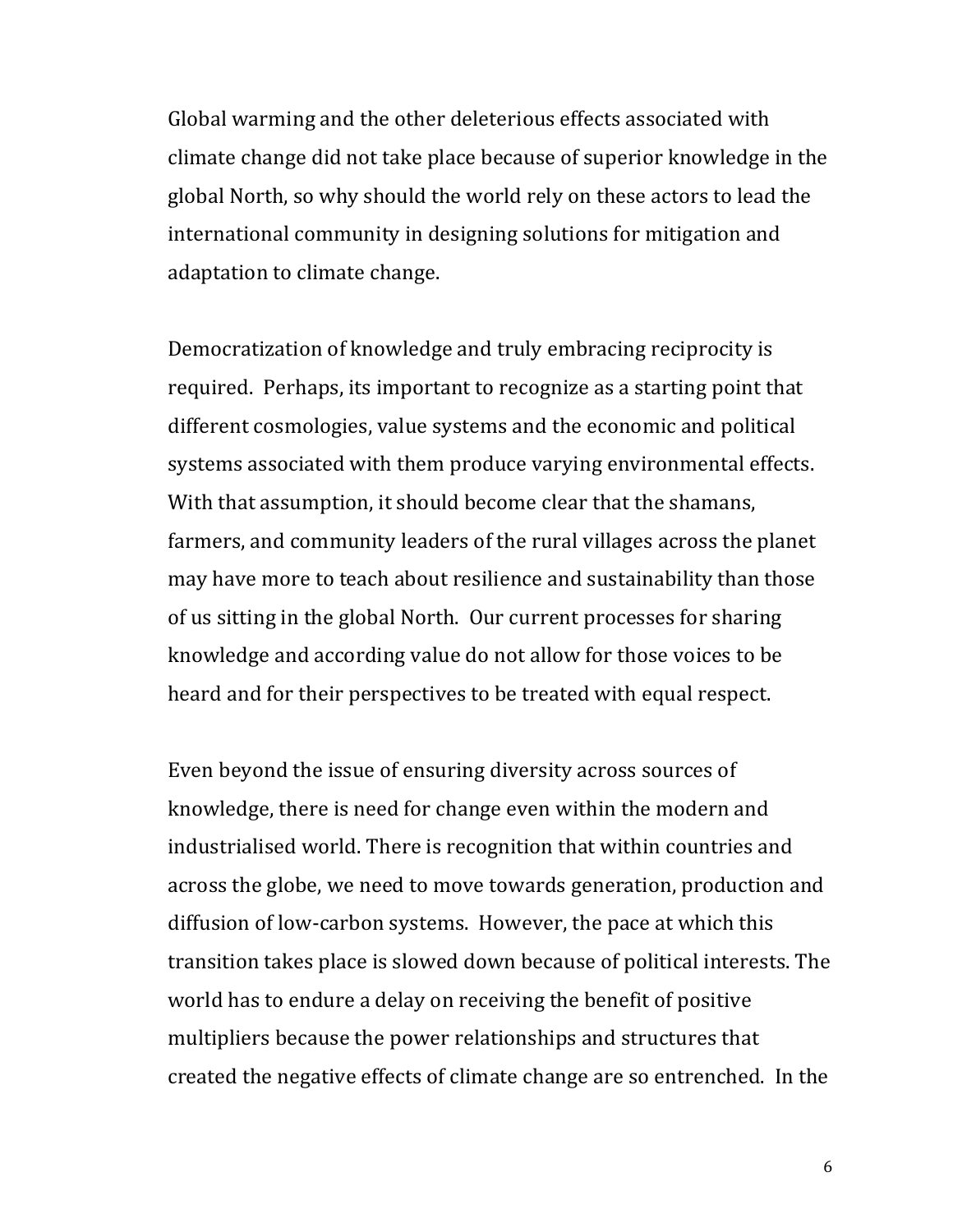development agenda under the banner of technology transfer, these organizations are in the forefront of offering advice to the rest of the world on how to manage the transition to low-carbon systems.

By denoting the generation and exchange of technological solutions  $$ technology transfer – we miss the boat! The global community needs to expand its search for solutions and to support active technology acquisition strategies and bi-directional knowledge exchange to diffuse those solutions. This should be done in ways that do not reinforce the existing patterns of inequality and concentration of wealth and power.

Environmental degradation takes place at a planetary scale. The effects of consumption and production patterns in one part of the world have impacts thousands of miles away. These effects are cumulative, systemwide and difficult to change. Designing and deploying solutions will require cooperation and collaboration without the presumption of the one-way flow of technological systems and knowledge from the global North to the rest of the world.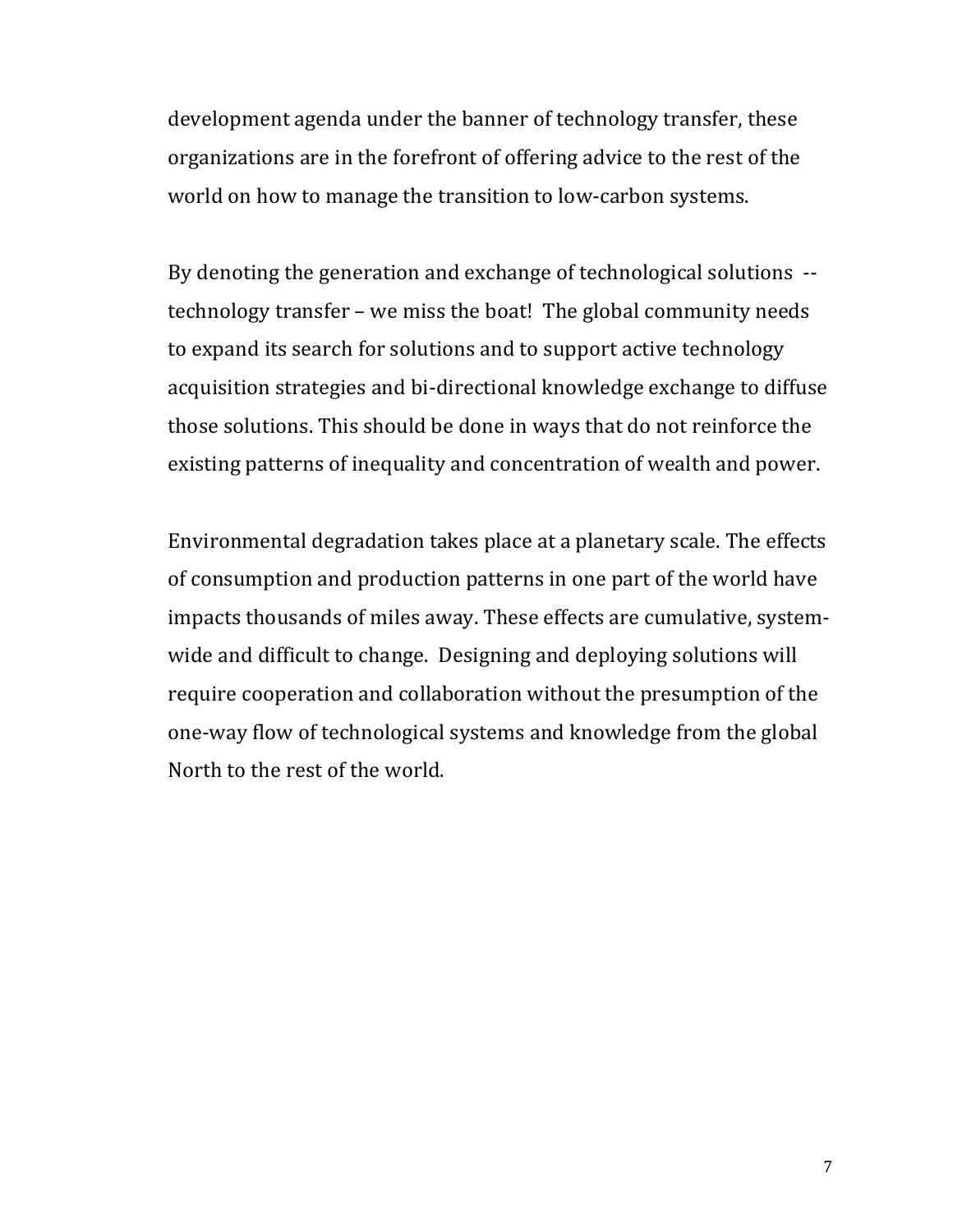4. Recognize that geography and practice of innovation and STI **effort have changed** dramatically over the last two decades. As show in Figure 1 below:



Source: National Science Board (2010)

In addition to changes taking place within the formal and traditional science system, there is also growing recognition of the importance of non-formal ways of knowing and non-science based pathways to innovation, particularly as this relates to innovation for social purposes. 

# **5.** Avoid technological determinism.

The relative poor performance of the ICT sector in terms of co-creating outcomes of diversity along lines of class, race, gender, sexual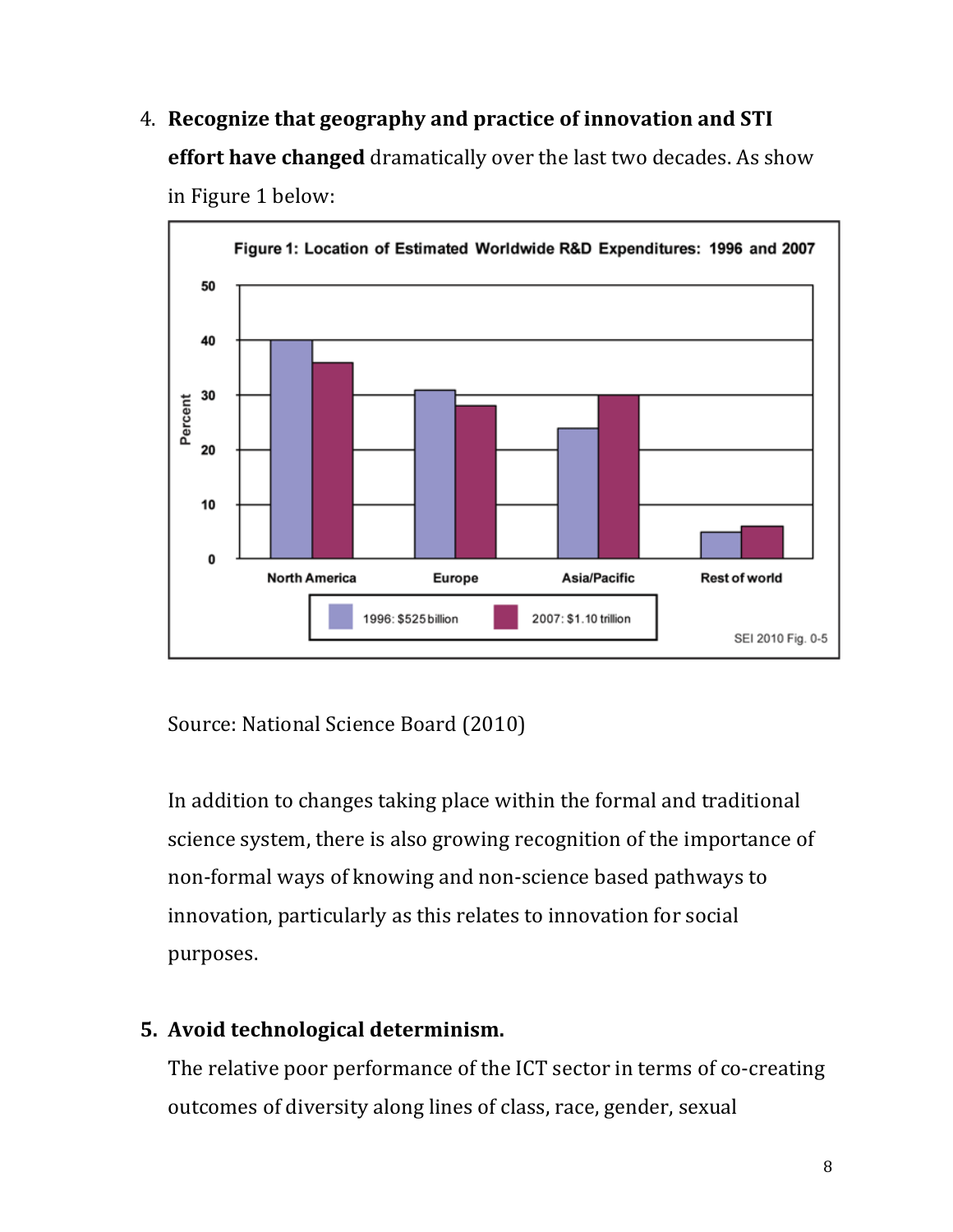orientation and national origin should be a salutary lesson for the world. Technology is too important to be left up to unshackled market forces. It is important to imbue values and principles of justice, equality and equity into the agenda and to have in mind a set of goals that incorporate an ethical dimension. Without this the social and societal components are left to one side. The ICT sector produced tremendous growth in wealth, notwithstanding the dot.com boom and bust. However, this sector has also allowed a clear view of what happens when only markets rule and the rules of the game are survival of the fittest. The overhyped workplace trends that peaked in the last decade have been shown to be only well suited to a thin slice of humanity and reinforce behaviours and personality traits that do not serve us well. We have to at least try to demonstrate that it is possible to develop high growth dynamic tech sectors that are not also associated with racism, sexism, homophobia and online bullying.

### **II. Pillars**

These ideas can take root and bring about a virtuous cycle of growth with equity, improve human welfare and well being if we pay attention to the following important pillars:

**Values and Principles** that promote, secure and protect human rights, justice, equality and equity. Catalysts to lead action and **convenors** to bring stakeholders together to undertake actions using appropriate mechanisms and processes, at all levels, including the multilateral.

9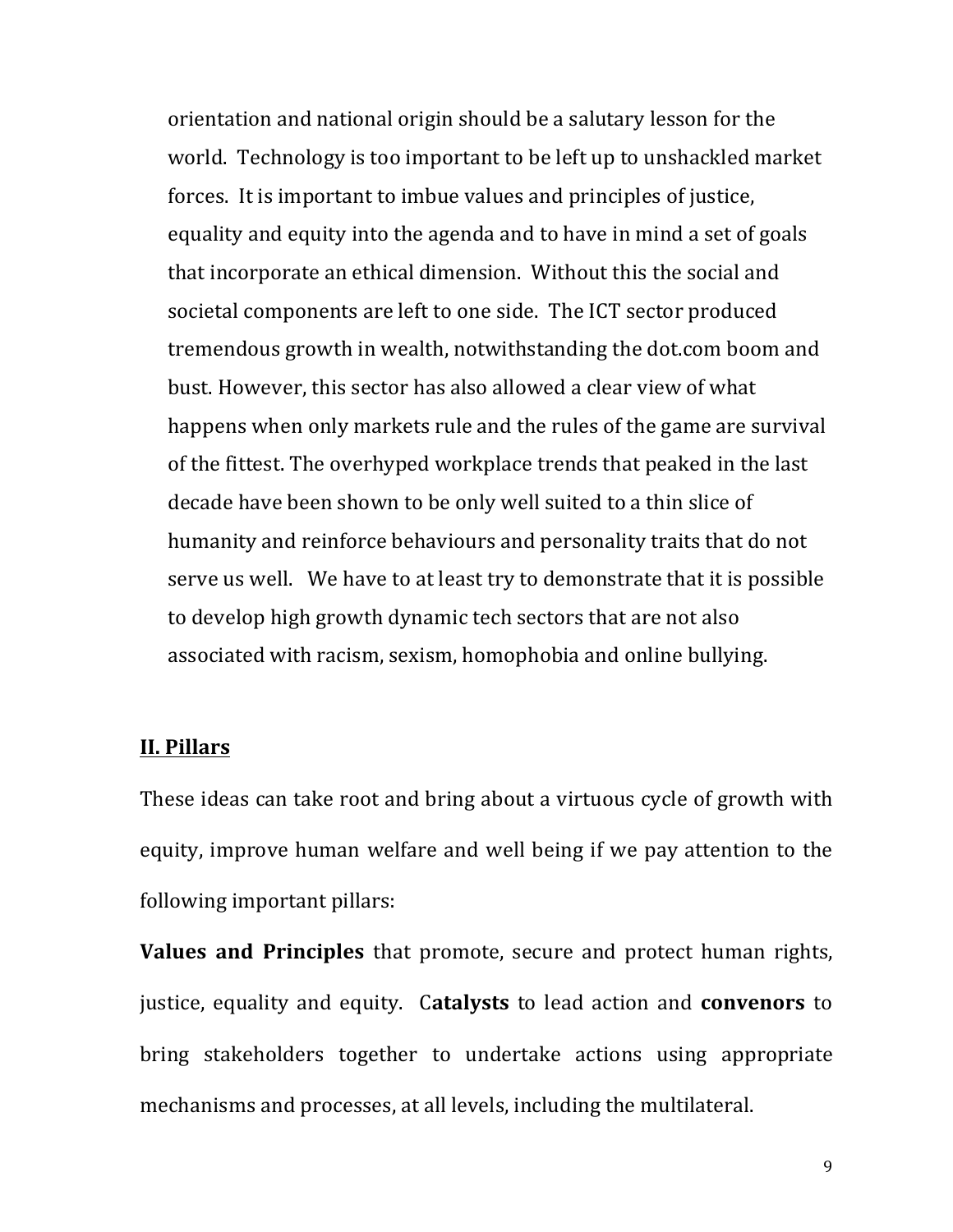**Mechanisms and processes**, including the multilateral system and the United Nations. This set of actions will generate **resources** and also define rules for allocation of those resources.

It will help to set **goals** that are on the one hand aspirational but also achievable. 

### **III. Recommended Actions**

I wish to commend the organizers of this Panel and the Technology Facilitation Mechanism for making a start on this important effort, at this time when it is needed. In the preparatory material, we were asked to consider what would it take to entice and enable STI providers to address the challenges of the most vulnerable and marginalized. This shows that the TFM has acknowledged that structural realities and positions in global systems matter. Sadly, these factors shape aspirations and ambitions and can lead to paralysis.

The Technology Facilitation Mechanism stated that the international community should set itself a goal for building an enabling environment that is both attractive to foreign investment and locally supportive of innovation, adaptation of technology and dissemination of knowledge.

10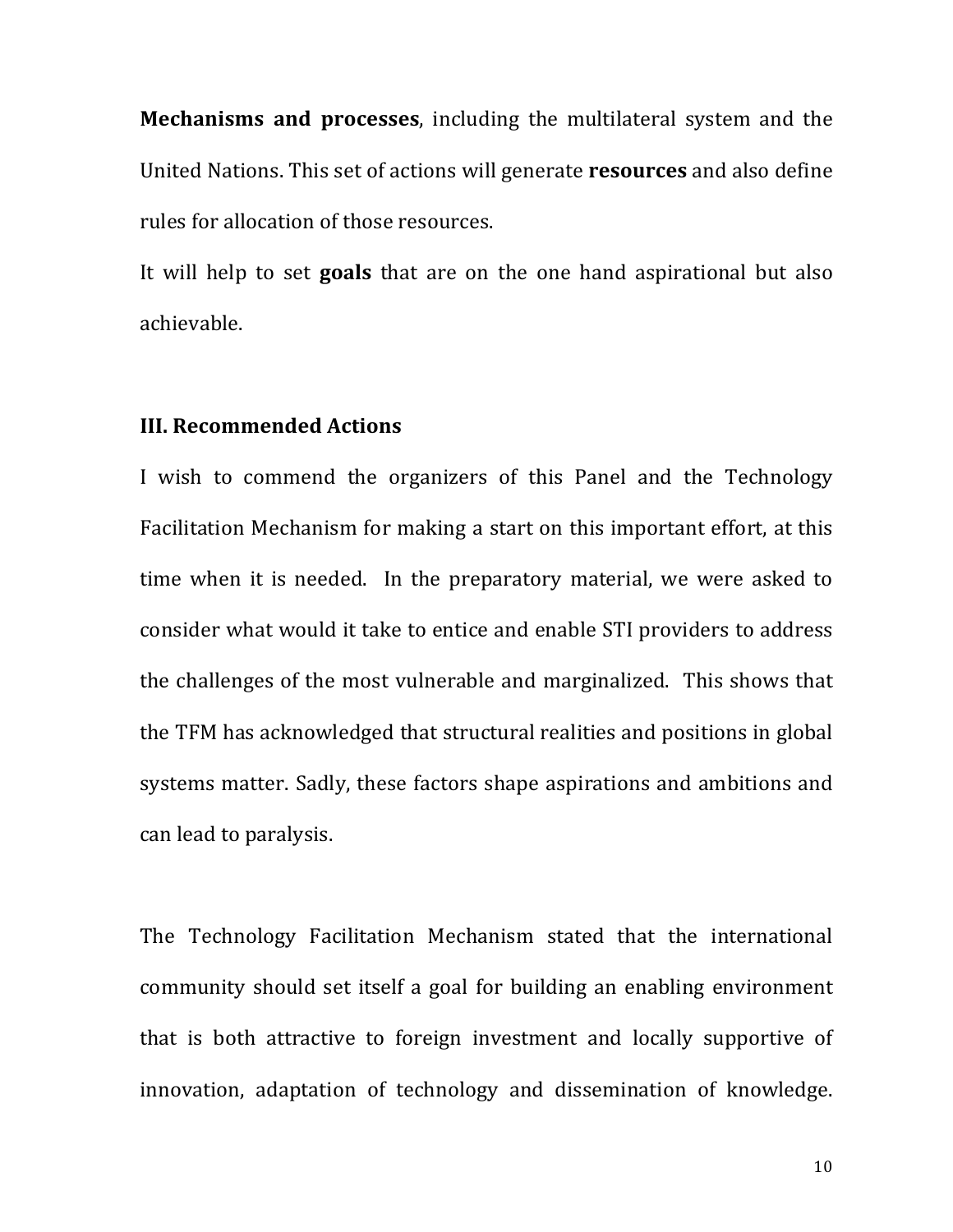This is very much on point. I would like to extend an invitation to the TFM to collaborate with the UVI Research & Technology Park (https:rtpark.uvi.edu), a private-public-academic partnership, which has statutory powers to attract knowledge-based and technology intensive businesses to the US Virgin Islands, and to use this facility as a test bed in its efforts to achieve this goal. The architects of the RTPark were bold and visionary. They had faith that technology enabled diversification would provide a growth impulse for a small US Territory in the Caribbean, where the population is only just above  $100,000$  and the traditional mainstays have been tourism, agriculture, rum-production and oil refining. This unique program of FDI attraction seeks to harness the benefits of US laws, pro-business regulations and attractive tax incentives to build a sector that would not naturally be associated with this place. In the last year, the Board of Directors approved a new strategy allowing the RTPark to focus on partnering with impact investors. The US Virgin Islands has benefitted from considerable technological infrastructure investment (both publicly and privately financed) with the result that on the North-Western tip of St Croix (as the most Eastern point of the United States) there is a landing point for large capacity sub-terrestrial broadband cables that connect into Tier 1 peering points for the Internet backbone. There is also a high-speed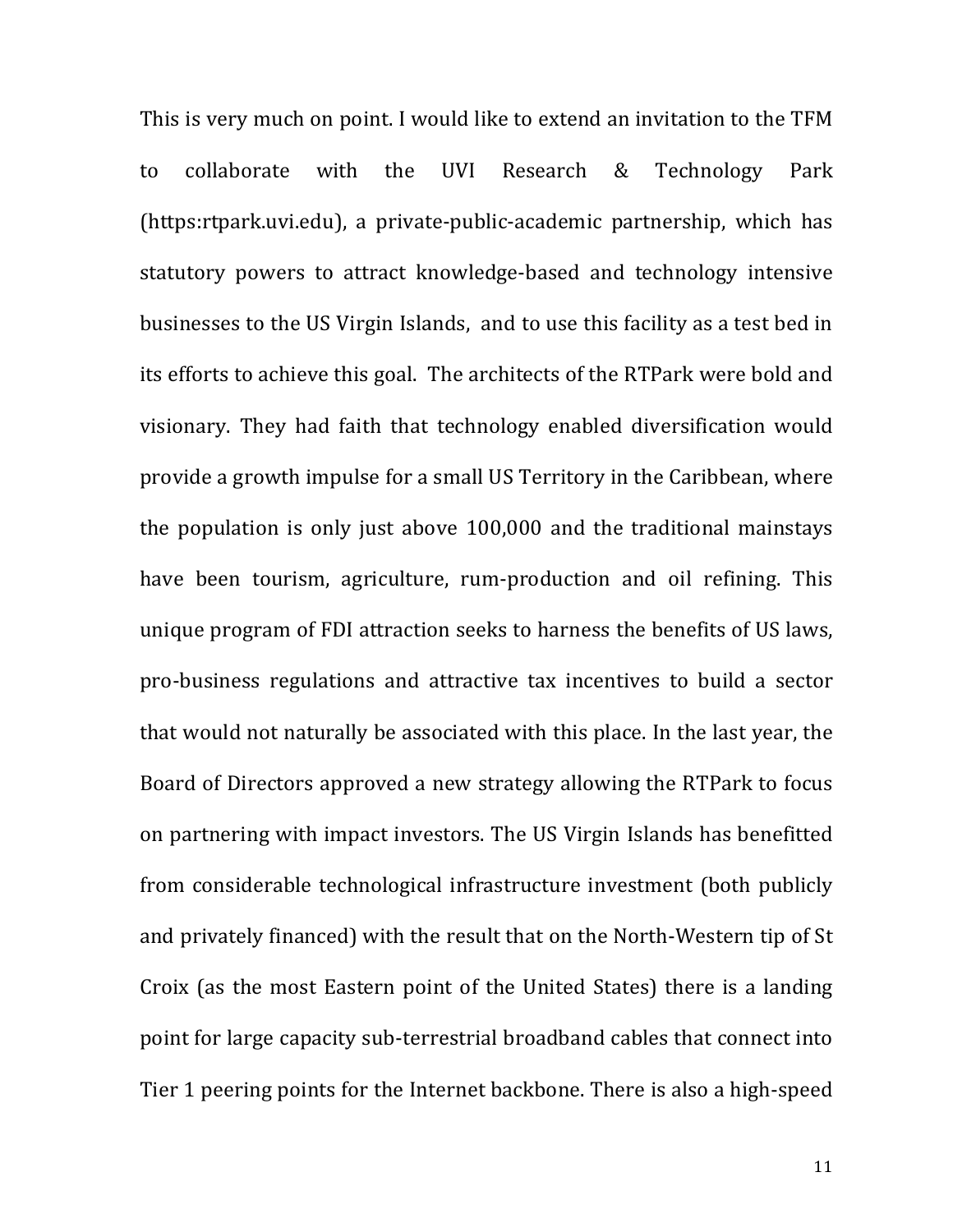cable ring across the entire Territory, owned and operated by the Virgin Islands Next Generation Network (VI NGN). The challenge facing the US Virgin Islands is common to many developing country regions; we must find pathways to optimise the investment in equipment and build a pipeline of talent that can use this capital and knowledge base to create future wealth. We have an opportunity to undertake policy experimentation and catalytic action to ensure that these benefits are realised and optimized. In so doing, this visionary economic development program can provide lessons for the rest of the developing world.

Still keeping within the Caribbean region, I strongly recommend that the Technology Facilitation Mechanism draw on a rich intellectual legacy of the University of the West Indies, and build on that working in cooperation with other partners, to design and carry out a much needed research and policy program that articulates a deep understanding and more sophisticated logic of the nature of the interrelationship between STI and sustainable human development. More than 30 years ago, the Caribbean region, with Canadian funding from IDRC, undertook a pathbreaking research program - the Caribbean Technology Policy Studies program. A millennial edition of this program is much needed; it would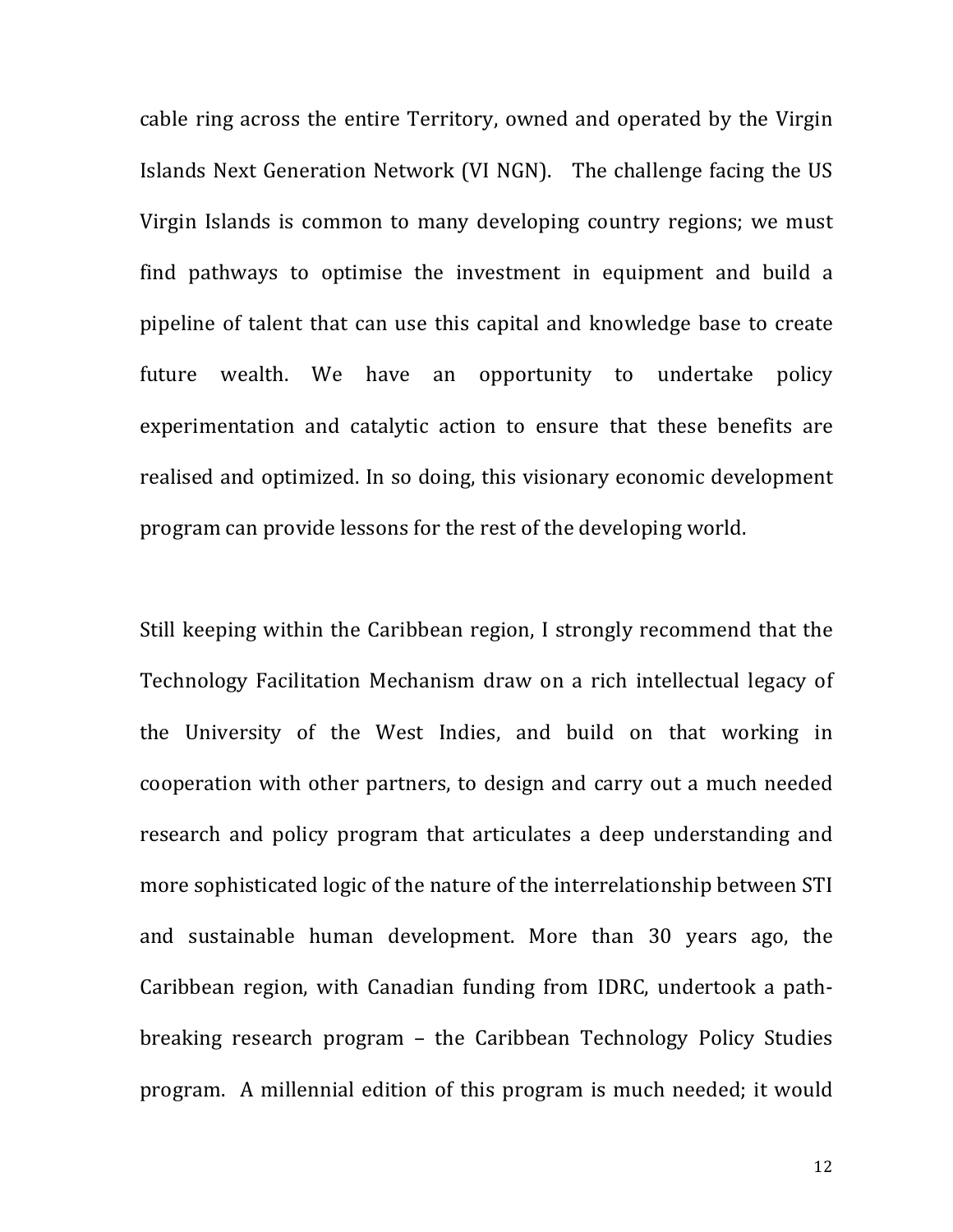build on the work of Lewis, Best, Girvan, Farrell and others, while taking account of the changes in the political economy and technological environment facing this region. The Caribbean region is facing challenges of serious environmental shock; unsustainable debt level; high levels of structural unemployment; low rates of growth and social upheaval and yet it is a space and place of resilience, inspiration, creativity and cultural richness. There is struggle, survival and always the emergence of worldclass greats: Lara, Marley, Bolt, Minshall, Walcott, and Williams, and those are just the most recognizable names.

A set of interventions focused on deep engagement with the nature and sources of innovation in the Caribbean would allow the UN system to help where it is most needed and to use its reach to convene groups of stakeholders and build coalitions; processes that are required to better align STI with human development. Working through and with the United Nations would allow this study to be an example of South-South cooperation as it could be designed to facilitate cross-regional exchange among Africa, the Caribbean and Asia with respect to recent experience with STI and sustainable development.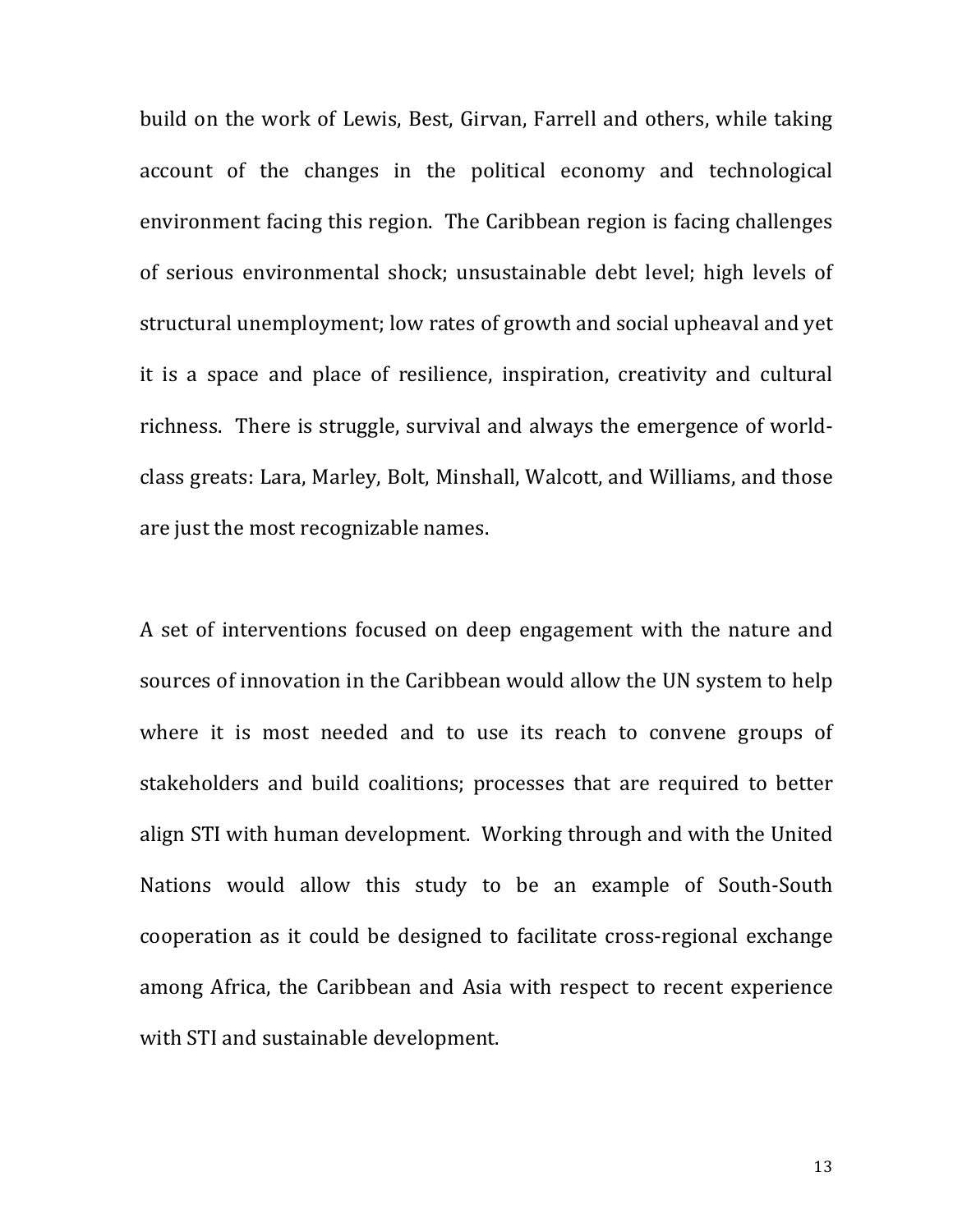If that sounds too daunting, let me suggest a place to start. The TFM should follow up by introducing any innovation competition winners, especially those from the Caribbean region to the UVI RTPark, StartUp Caribe (siliconcaribe.com) and ACI Avantor Commercial Incubators (acicaribbean.com), all of which are private sector led ecosystem service providers. Ann Mei Chang of the Global Development Lab in a recent interview said that it was essential to involve the private sector in scaling up development efforts and not only for their financial resources but for their particular ways of doing.

Given access to talent, ideas and seed capital, we have the potential to take bold, audacious actions and deliver results. It's a risk worth taking.